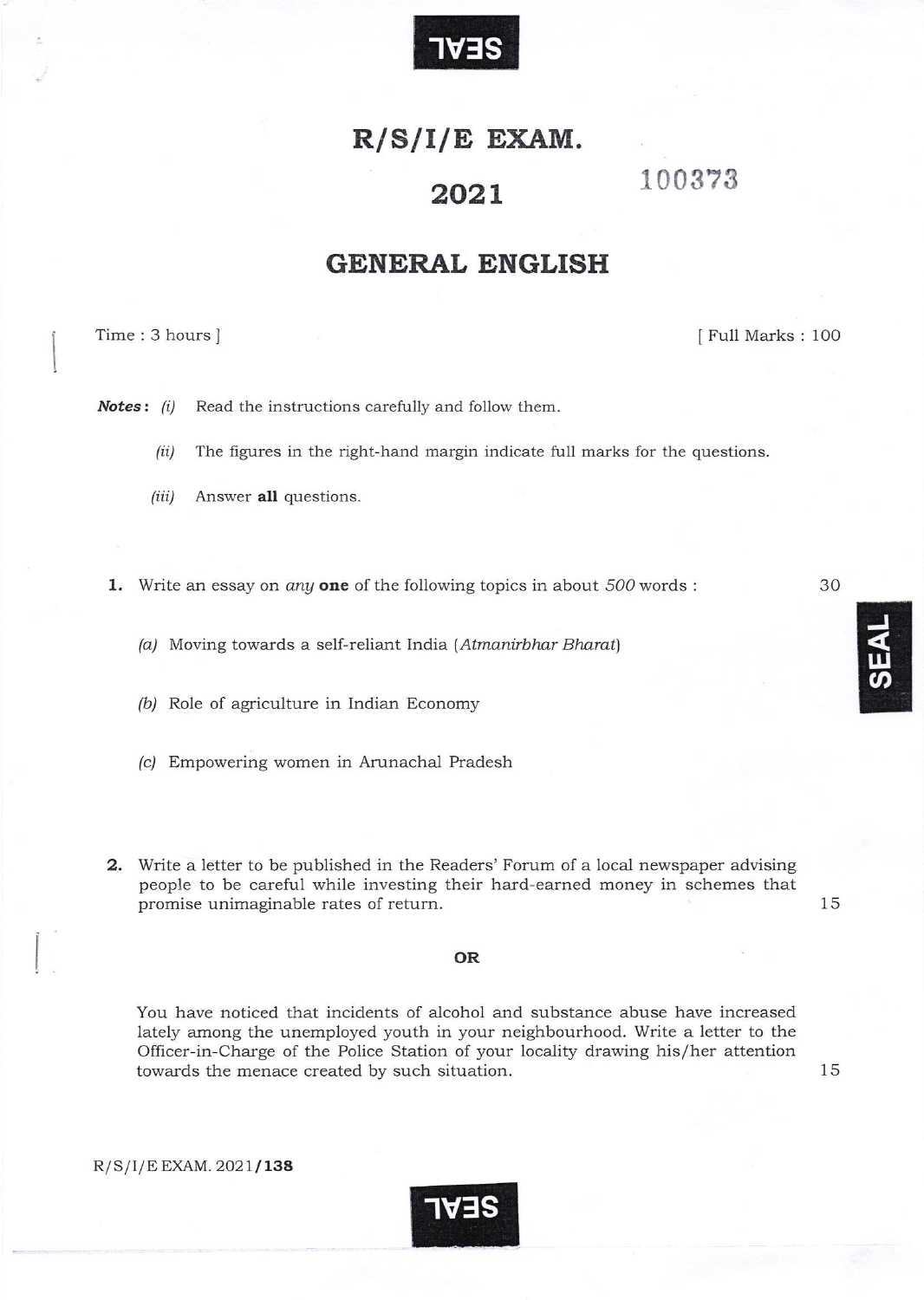#### 3. Write a précis of the following passage and provide a suitable title :

Since time immemorial, roads have played important role in deciding the fates of civilizations across the globe. The civilizations that boast of being labeled as the more advanced civilizations in the history of humanity have always been marked by improved road and transportation networks. lt is an undeniable fact that no civilization can survive for long until its communication and transportation is developed. Even today the importance of good road network is felt in times of emergencies when the need arises for movement and bulk transportation of men and material.

During times of peace, good roads facilitate trade and commerce while during emergencies, the movement of troops, machines, heavy vehicles, relief material, evacuation of the wounded and the affected, management of food and medicines are all dependent upon the existence of good roads. In the absence of good roads, agriculture products would rot and the surplus produce will not yield any benefit. Given a vast country like India, the proper distribution of surplus products from the productive belts and areas is very important for feeding its large population as well as assuring the equal distribution of the national produce. Industries and factories are also dependent on the existence of good network of roads and communication and transportation facilities. There exists a reciprocal relationship between the development of industries and the development of roads. It has been observed that factories and industries cluster in areas that have developed transportation facilities and their growth results in furthering the communication and transportation in these areas.

The importance of roads along border areas is understood best at times when the nation faces threats of external aggression. The existence of a good network of roads along the border boosts up the movement of troops and war-machinery to face any unwanted advancement by the enemies. It also guarantees a continuous flow of troops and rations if any war-like eventuality were to take place. Good roads guarantee the well-being and the integrity of the nation.

4. Read the following passage and answer the questions that follow:

Besides medicines and clinical intervention, most patients require a caring approach and a sympathetic understanding of their ailments by the caretaker. While medicines help the body to fight the illness, a caring approach and sympathy prepares them mentally to ride over their sickness and hope for joining the group of the healthy very soon. It has been observed that in the absence of sympathy and understanding of the mental requirements towards a patient, the time needed for recovery is much longer than when love and care are attached with clinical approach.

ri-t-E-